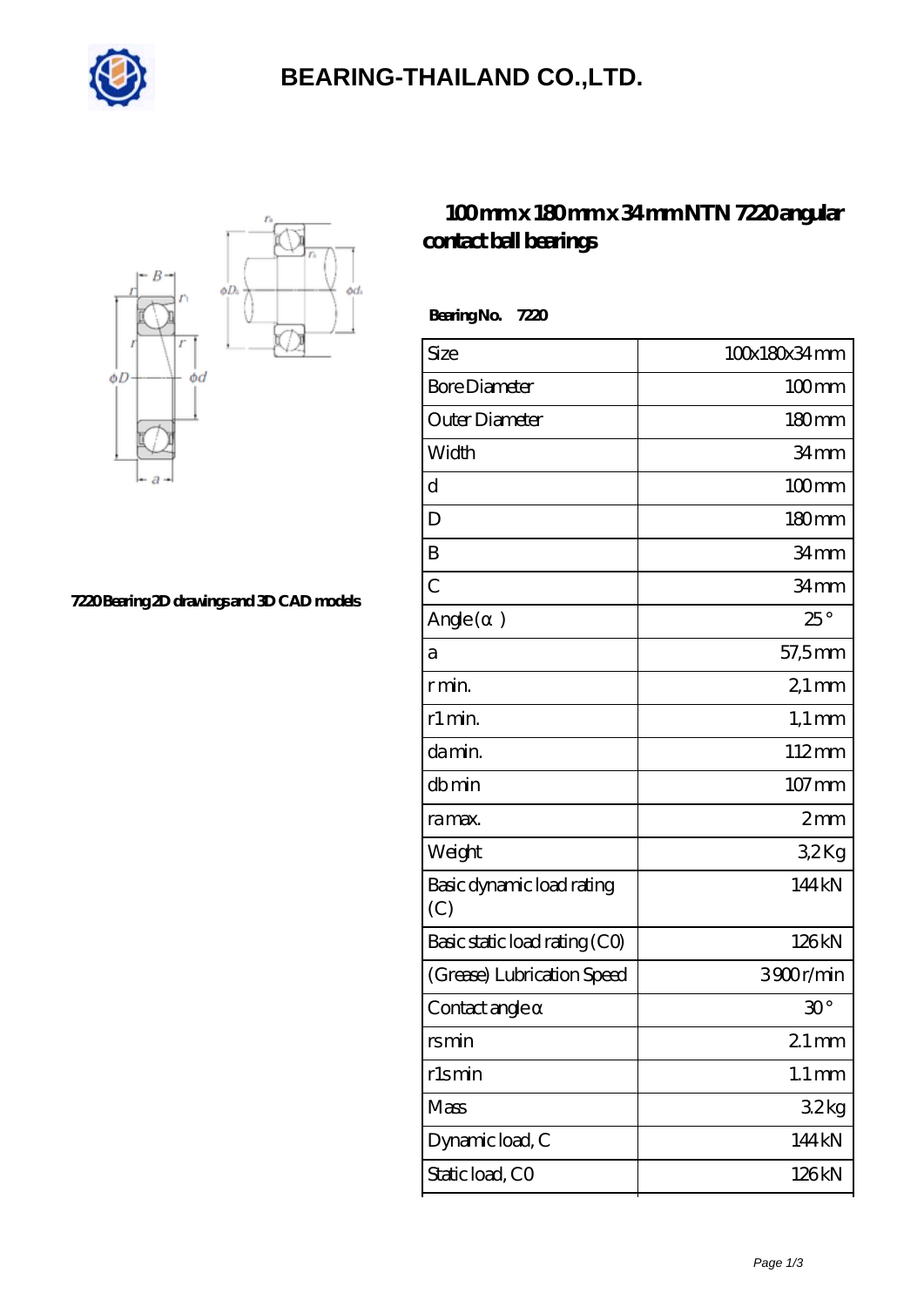

## **[BEARING-THAILAND CO.,LTD.](https://goldengatetunnel.com)**

| Fatigue limit load, Cu             | 485kN                                       |
|------------------------------------|---------------------------------------------|
| Nlim (oil)                         | $5,200$ rpm                                 |
| Nlim (grease)                      | 3900rpm                                     |
| Min operating temperature,<br>Tmin | $-40^{\circ}$<br>C                          |
| Max operating temperature,<br>Tmax | $120^\circ$<br>C                            |
| damin                              | $112 \text{mm}$                             |
| Damax                              | $168$ mm                                    |
| Dbmax                              | $173$ mm                                    |
| rlamax                             | $1 \,\mathrm{mm}$                           |
| ramax                              | 2mm                                         |
| Category                           | Angular Contact Ball<br>Bearings            |
| Inventory                          | 0 <sup>0</sup>                              |
| Manufacturer Name                  | <b>NTN</b>                                  |
| Minimum Buy Quantity               | N/A                                         |
| Weight / Kilogram                  | 3305                                        |
| Product Group                      | <b>BO4270</b>                               |
| Enclosure                          | Open                                        |
| Flush Ground                       | No                                          |
| Rolling Element                    | <b>Ball Bearing</b>                         |
| Number of Rows of Balls            | Single Row                                  |
| Precision Class                    | ABEC 1   ISO PO                             |
| Maximum Capacity / Filling<br>Slot | No                                          |
| Snap Ring                          | No                                          |
| Cage Material                      | Steel                                       |
| Contact Angle                      | 30Degree                                    |
| Internal Clearance                 | CO-Medium                                   |
| Number of Bearings                 | 1 (Single)                                  |
| Inch - Metric                      | Metric                                      |
| Long Description                   | 100MM Bore; 180MM<br>Outside Diameter; 34MM |